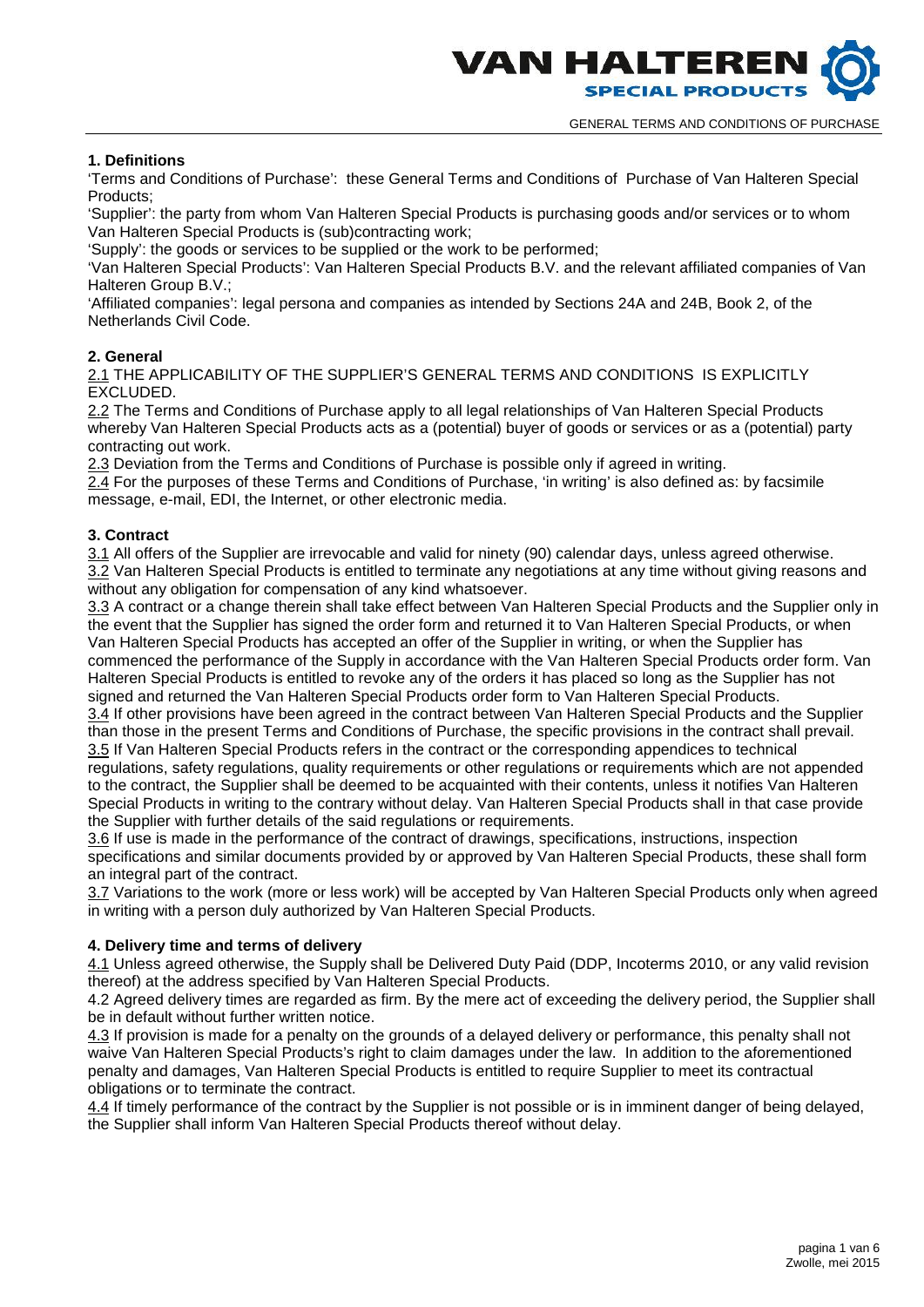

4.5 Partial deliveries may be made by the Supplier only with the prior consent of Van Halteren Special Products and only when this does not result in increased costs for Van Halteren Special Products.

Van Halteren Special Products may refuse to accept partial deliveries for which no prior consent has been given and return them for the account and risk of the Supplier. Delivery earlier than agreed shall always be subject to the prior written consent of Van Halteren Special Products and shall not result in any change in the originally agreed terms of payment or warranty period.

4.6 In the event of Van Halteren Special Products being unable to accept the Supply at the agreed time due to force majeure, default of its customers or a delay in delivery to its customers, or non-fulfillment or cancellation of the orders by customers, then the Supplier shall, at Van Halteren Special Products's request, postpone the Supply, without additional costs for Van Halteren Special Products, for a reasonable period of time determined by Van Halteren Special Products.

### **5. Packaging and transport**

5.1 Any special requirements set by Van Halteren Special Products in respect of packaging, transport and/or security shall, provided that they are notified in a timely manner, be duly observed by the Supplier. Van Halteren Special Products is entitled to return the Supply to the Supplier, for the account and risk of the Supplier, in the event of failure to comply with the above-mentioned requirements and provisions. 5.2 The Supplier undertakes to take back, at Van Halteren Special Products's request and for the account and risk of the Supplier, the packaging materials used by the Supplier. Van Halteren Special Products is also entitled to return such packaging materials to the Supplier for the account of the Supplier. Loan packaging provided by Van Halteren Special Products shall be looked after with due diligence and insured by the Supplier and, if requested, returned to Van Halteren Special Products at no charge.

# **6. Transfer of title and risk**

6.1 Transfer of title to the Supply to Van Halteren Special Products becomes effective as soon as the risk is transferred to Van Halteren Special Products in accordance with the agreed Incoterm, in the absence of which the title is transferred on delivery to Van Halteren Special Products at the agreed destination address. In the event of Van Halteren Special Products making payment(s) prior to delivery, the title to the Supply shall be transferred to Van Halteren Special Products at the time of payment, in proportion to the amount paid.

6.2 If it has been agreed that the Supplier shall bear the responsibility for installation or assembly, then the Supplier shall bear all risk until the installed/assembled Supply is accepted by Van Halteren Special Products in accordance with the provisions of Article 13, or, if no acceptance test has been agreed, until it has been commissioned. 6.3 If Van Halteren Special Products provides the Supplier with goods for the performance of the contract, including raw materials, semi-finished products, materials and parts, models, specifications, drawings, software and information carriers, these goods shall remain the property of Van Halteren Special Products. The Supplier shall keep these goods, in its capacity of lender, clearly marked as being the property of Van Halteren Special Products, in safe custody and in good condition, such for the account of the Supplier, and shall bear all risk of loss or destruction of these goods. The Supplier is obliged to carry insurance for these goods, for its own account, during the time that it has these goods on loan. The Supplier shall ensure that these goods are used exclusively for the performance of the contract. The Supplier shall return these goods to Van Halteren Special Products forthwith, for its own account, after the contract has been executed or has expired.

6.4 If the Supplier uses the goods provided to it in accordance with Article 6.3 to create other goods, these goods shall be regarded as goods created on behalf of Van Halteren Special Products and the Supplier shall keep these goods for Van Halteren Special Products being the owner.

# **7. Prices**

7.1 The prices are firm, exclusive of VAT, and based on delivery in accordance with the agreed Incoterm. 7.2 Additional costs which have not been explicitly accepted in writing by Van Halteren Special Products prior to delivery are not eligible for payment.

### **8. Payment**

8.1 The Supplier shall send itemized invoices to Van Halteren Special Products within thirty (30) days after delivery or acceptance.

8.2 Payment shall be made within sixty (60) days after receipt of goods and/or services and regarding invoice by Van Halteren Special Products.

8.3 Payment by Van Halteren Special Products does not imply acknowledgement by Van Halteren Special Products that the Supply complies with the contract.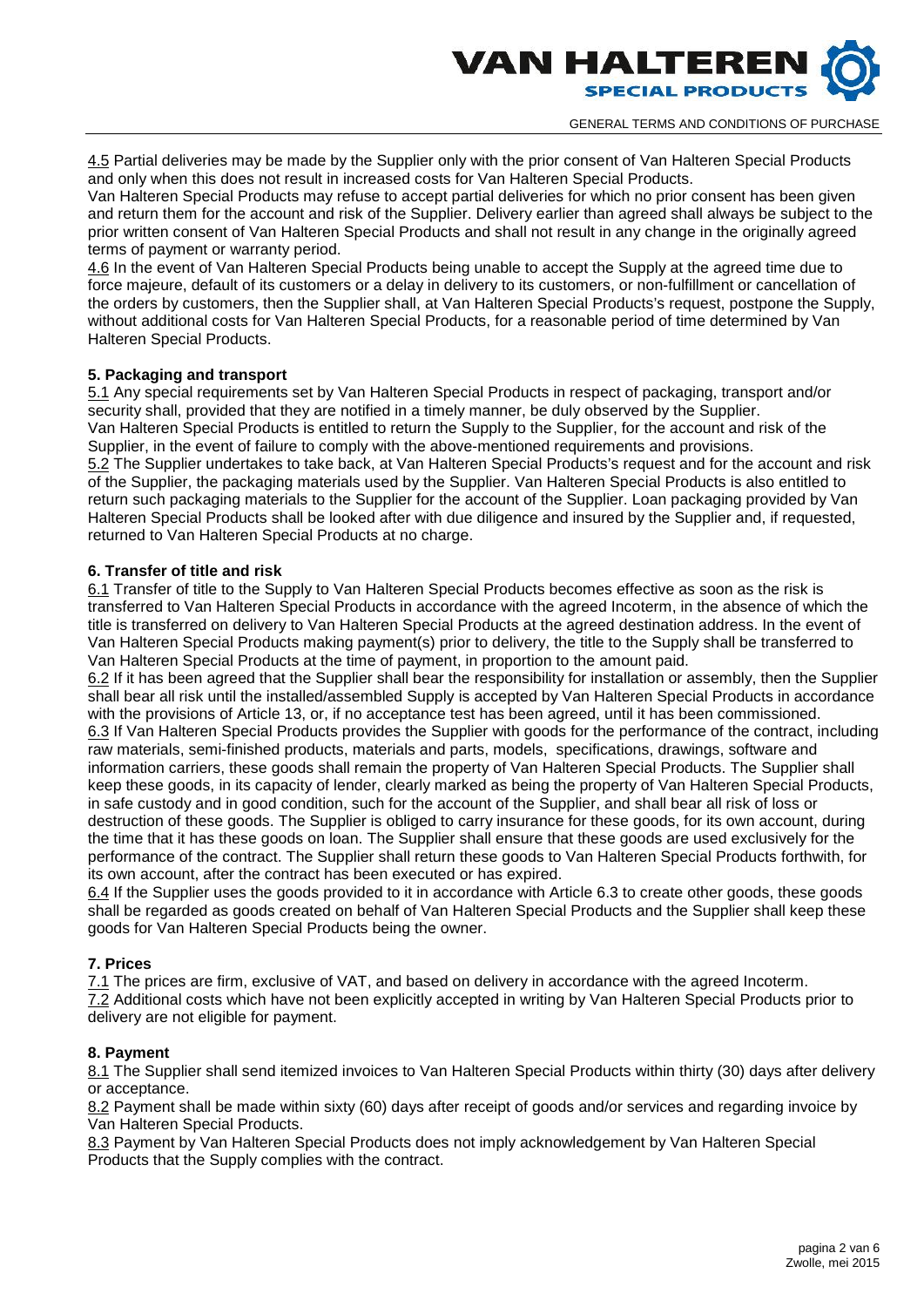

8.4 If Van Halteren Special Products does not make the contractual payments on time, written notice of default must be sent to Van Halteren Special Products. In the event of Van Halteren Special Products being liable to pay interest due to untimely performance of its payment obligations, this shall be equal to the refinancing interest rate of the European Central Bank (ECB).

8.5 Van Halteren Special Products is entitled to set-off valid claims in money terms received from the Supplier against its own claims, or the claims of Van Halteren Special Products's affiliated companies, which it has towards the Supplier.

### **9. Warranty and indemnity**

9.1 Supplier is responsible for ascertaining exactly what is required for the Supply, failing which he shall be deemed to be acquainted with (a) the purpose for which the Supply is intended and (b) the circumstances in which the Supply is to be made.

9.2 The Supplier warrants that:

(a) the Supply is complete and suitable for the purpose for which it is intended;

(b) the Supply is fully in accordance with the written requirements as set forth in the order, specifications, drawings, calculations and/or other documents provided by Van Halteren Special Products;

(c) the Supply is of a good quality and free from defects in the design, workmanship and/or materials, and that new materials and skilled personnel are used for the performance of activities forming part of the Supply;

(d) the Supply at least complies with the relevant regulatory requirements of the European Union, regardless of whether the Supply is to be used inside or outside the European Economic Area (EEA), as well as the locally prevailing legal and regulatory requirements at the place of use, unless otherwise provided in the contract;

(e) it shall deliver the agreed result, regardless of whether the Supply concerns the supply of goods or the provision of services;

(f) the Supply comprises all relevant certificates, statements, declarations, installation instructions, operating instructions, specifications, drawings, reports, tax related information and other documents;

(g) in so far as the Supply is effected at a place outside the business areas and/or sites of the Supplier, the laws and regulatory requirements prevailing for that place shall be observed, as well as the regulations declared applicable to that place by Van Halteren Special Products or its client.

9.3 The Supplier warrants that the Supply does not infringe any rights of third parties, including intellectual and industrial property rights and know-how, and indemnifies Van Halteren Special Products from all claims whatsoever which may be made or brought against Van Halteren Special Products by any person.

9.4 The Supplier warrants that spare parts of the Supply and the maintenance required to keep the Supply in good condition may be acquired from the Supplier by Van Halteren Special Products, or may be obtained by Van Halteren Special Products, for a period of ten (10) years, at the ruling market prices.

# **10. Warranty period/repair of defects**

10.1 Defects which are discovered during a period of 24 months after delivery, or, in the event that Van Halteren Special Products and the Supplier have agreed on an acceptance test, 24 months after acceptance by Van Halteren Special Products, shall be finally remedied by the Supplier in accordance with the provisions of this Article 10.

10.2 In the event of repair or replacement during the warranty period, a new warranty period shall be established for the repaired or replaced items and for all other items which were unusable as a result of the defect, and this new warranty period shall become effective from the time of commissioning or putting into service after repair or replacement.

10.3 The Supplier is obliged to remedy defects at the earliest opportunity, and at all events within a reasonable term set by Van Halteren Special Products, by means of repair or replacement, at Van Halteren Special Products's discretion, at the location designated by Van Halteren Special Products, unless Van Halteren Special Products indicates that it will effect the repair or replacement itself, in which case all the provisions of Article 10.4 shall remain in force.

10.4 The Supplier shall bear all the costs incurred to remedy the defects under warranty or on account of non conformity, including, but not limited to, costs of materials, transport costs, accommodation and travelling expenses, installation and dismantling costs, and all other labour charges.

10.5 If the Supplier fails properly to fulfill this repair obligation and/or fails to complete it within the set term, as well as in urgent cases, Van Halteren Special Products shall have the right to carry out the necessary repairs, or have them carried out by third parties, for the account and risk of the Supplier, and Van Halteren Special Products shall notify the Supplier thereof as soon as possible.

10.6 The ownership and risk of the replaced items lies with the Supplier from the time of replacement. The Supplier shall collect these items, or have them collected, without delay, unless Van Halteren Special Products makes a request to keep these items for investigation.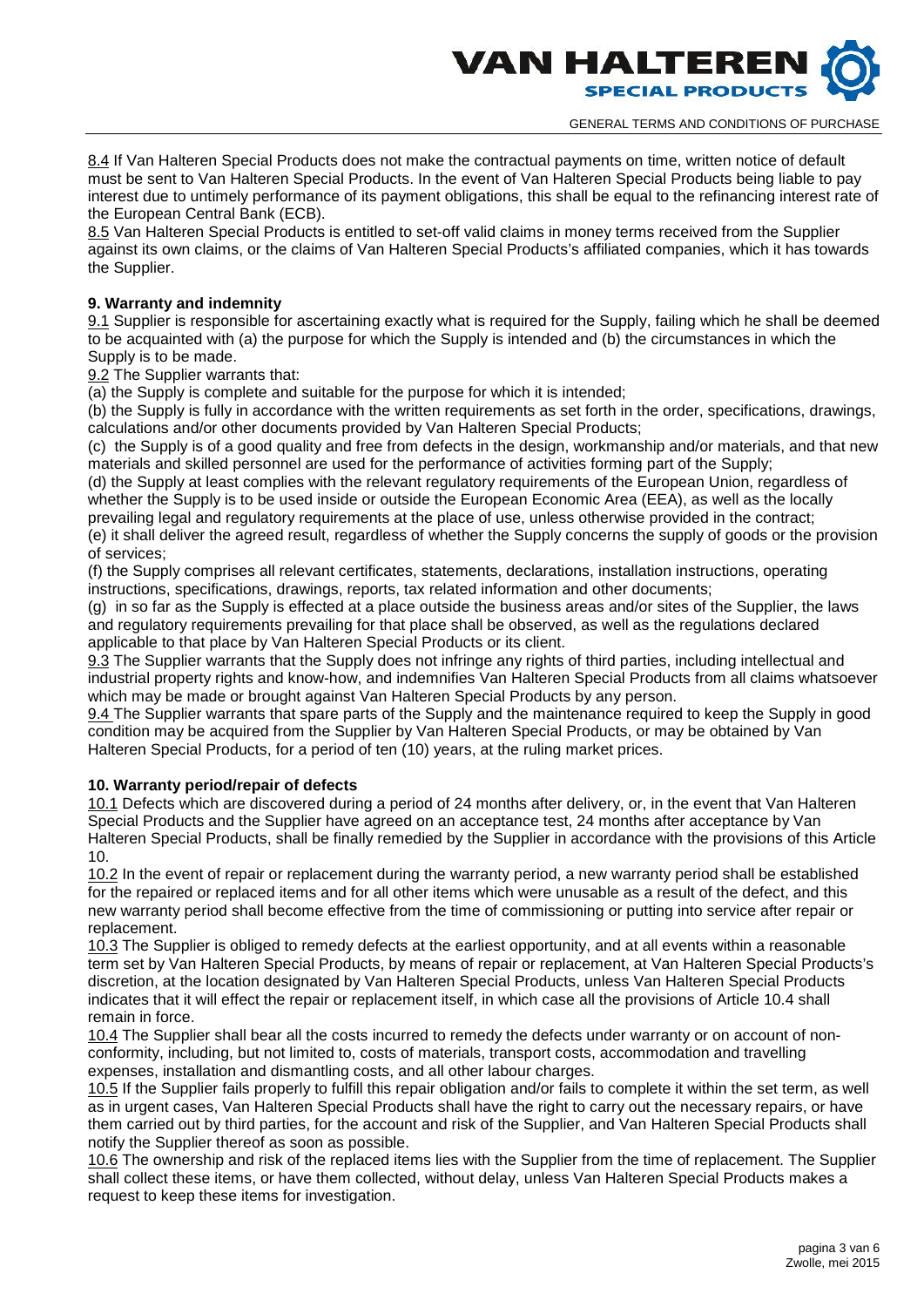

10.7 The Supplier is aware that Van Halteren Special Products consigns the Supply to its clients all over the world. This does not invalidate a claim by Van Halteren Special Products under warranty or on account of non-conformity, and the Supplier shall in that case remedy the defects in accordance with the provisions of this Article. Van Halteren Special Products is also entitled to assign the warranty rights to its clients.

10.8 The provisions of this Article do not exempt the Supplier from its liability under the law.

# **11. Complaints**

Van Halteren Special Products is not bound to examine the supplied/installed Supply at the time of delivery. Van Halteren Special Products will notify the Supplier of the complaint in writing within two (2) months after the discovery of the defect or non-conformity. The Supplier shall in that case remedy the defects within a reasonable term set by Van Halteren Special Products, in accordance with the provisions of Article 10.

# **12. Testing/inspection**

12.1 Testing/inspection of the Supply may be carried out by or on behalf of Van Halteren Special Products, at Van Halteren Special Products's request, either at the Supplier's premises prior to delivery, or at

Van Halteren Special Products's premises after delivery or at the premises of Van Halteren Special Products's client after delivery. If the testing/inspection takes place at the Supplier's premises, the Supplier shall have the Supply ready for testing/inspection at such a time that the agreed delivery times can be achieved.

12.2 The Supplier shall cooperate in the testing/inspection, without further costs for Van Halteren Special Products, and at Van Halteren Special Products's request provide reasonable manpower capacity and material assistance to Van Halteren Special Products for the testing/inspection process. All the costs of or related to the

testing/inspection, with the exception of Van Halteren Special Products personnel costs or the costs of other persons appointed by Van Halteren Special Products as representatives, are for the account of the Supplier. If the testing/inspection is delayed outside Van Halteren Special Products's control, or in the event of Van Halteren Special Products rejecting the Supply during the testing/inspection process, then all additional costs and all the costs of subsequent tests/inspections (inclusive of the costs of Van Halteren Special Products personnel and Van Halteren Special Products representatives) shall be for the account of the Supplier.

12.3 In the event of Van Halteren Special Products rejecting the Supply during the testing/inspection process, the Supplier shall be bound to submit the missing, repaired or replacement Supply without delay for testing/inspection, without prejudice to all other rights and remedies of Van Halteren Special Products. In that case, all the provisions of this Article 12 shall remain in force. Rejection by Van Halteren Special Products shall not result in postponement of the agreed delivery period.

12.4 The testing/inspection of the Supply by or on behalf of Van Halteren Special Products does not infer or imply that the Supply complies with the warranties given in Article 10 or that it is in conformity with the contract.

### **13. Acceptance test**

13.1 If an acceptance test has been agreed on between Van Halteren Special Products and the Supplier, the Supplier shall in that case submit the supplied or installed Supply for an acceptance test, on a date to be agreed on between the parties in question, for the purpose of determining whether the Supply complies fully with the contract. Prior to the acceptance test, Van Halteren Special Products and the Supplier shall lay down, in joint consultation, the procedure to be followed during the acceptance test. The Supplier shall not offer the supplied/installed Supply for an acceptance test if it knows, or may reasonably assume, that the supplied/installed Supply will not successfully pass the acceptance test.

13.2 Within a term to be agreed on between Van Halteren Special Products and the Supplier, Van Halteren Special Products shall carry out the acceptance test in cooperation with the Supplier.

13.3 The acceptance test shall be considered as being successfully completed when the Supplier has received written notification to that effect from Van Halteren Special Products, where appropriate stating any minor defects, which do not prevent the commissioning of the supplied/installed Supply, and which minor defects the Supplier shall remedy, at no charge, within five (5) working days after receipt of the notification.

13.4 If the acceptance test is not successfully completed, the Supplier shall modify the supplied/installed Supply, within five (5) working days after the acceptance test, at no charge and in such a manner that it will successfully pass a subsequent acceptance test. Following this, the supplied/installed Supply shall again be subjected to an acceptance test pursuant to the provisions of this Article 13. All the costs related to this new acceptance test shall be for the account of the Supplier.

13.5 If an acceptance test has failed to be successfully completed on more than three occasions,

Van Halteren Special Products shall be entitled to terminate the contract with the Supplier, without any obligation to pay costs or compensation of any kind whatsoever.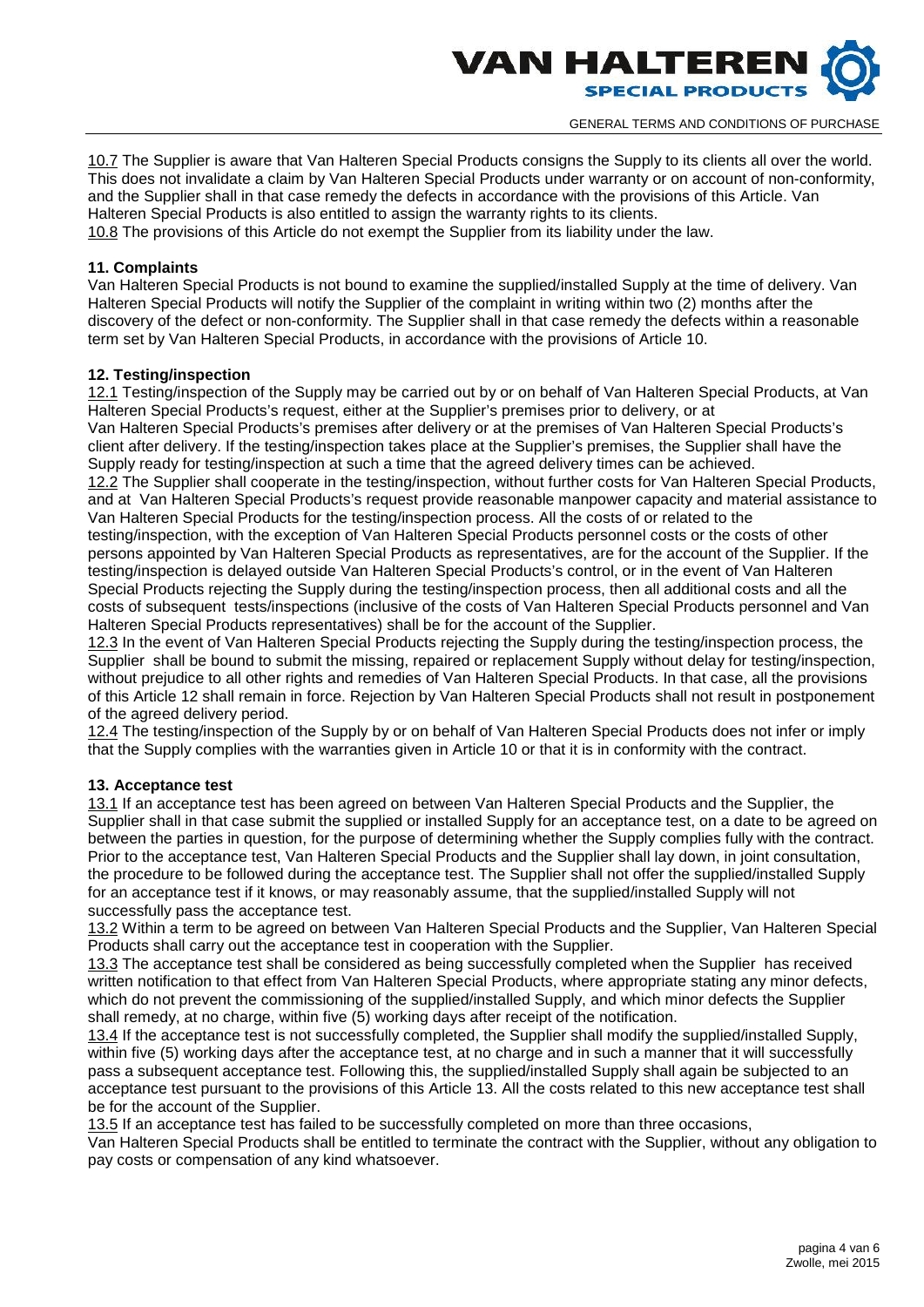

# **14. Insurance**

The Supplier shall carry adequate insurance for any liabilities arising both from its legal relationship with Van Halteren Special Products and under the law. On first request, Van Halteren Special Products shall be allowed to inspect the insurance policies taken out for this purpose.

# **15. Industrial/intellectual property rights - confidentiality**

15.1 All (intellectual/industrial) property rights to the Supply, drawings, specifications, manuals, documentation, samples, software, etc. provided by Van Halteren Special Products to the Supplier, or produced by the Supplier as a part of the contract, reside with or accrue fully to Van Halteren Special Products. Van Halteren Special Products is not obliged to pay a separate consideration for these rights and may dispose of them at its will. The Supplier shall lend its cooperation in the realization of any and all necessary deeds of transfer (amongst other things, with regard to intellectual/industrial property rights) and herewith, additionally, gives Van Halteren Special Products an irrevocable power of attorney to draw up and sign such deeds on behalf of the Supplier.

15.2 If the Delivery consists of the design/modification of software, the Supplier shall, on first request of Van Halteren Special Products, hand to Van Halteren Special Products at no charge the object code, the source code and all documentation associated therewith. All this shall be provided in such a fashion that Van Halteren Special Products can make effective and immediate use thereof without any further work or cost on the part of Van Halteren Special Products.

15.3 The Supplier has an obligation of secrecy vis-à-vis third parties with regard to (a) all data/information/ items/rights referred to in Article 15.1 and 15.2, and (b) all other data/information/items/rights concerning Van Halteren Special Products, its customers, its business associates or the Supply, provided by Van Halteren Special Products or which become known to the Supplier in any other way, and to use such confided facts only in the performance of the contract, and the Supplier shall make no copies thereof without the written consent of Van Halteren Special Products. The Supplier shall also impose this obligation on all its subordinates and non subordinates that become acquainted with the said confided facts and is responsible for ensuring that these obligations are duly observed. If no contract is concluded, or in the event that a contract is terminated or expires, the Supplier shall return to Van Halteren Special Products forthwith, for its own account, everything it has received from Van Halteren Special Products.

15.4 All orders placed by Van Halteren Special Products are confidential and shall not be made public by the Supplier for publicity or sales promotion purposes, unless agreed otherwise in writing.

### **16. Suspension and termination**

16.1 In the event of the Supplier's failure to fulfill its obligations under the contract, and in the event of bankruptcy or temporary suspension of payments, or liquidation of the Supplier's business, or the stoppage or hindrance of work caused by industrial dispute, Van Halteren Special Products shall have the right to cancel the contract either in whole or in part, without any further notice of default, without any obligation for compensation of any kind whatsoever and without prejudice to all other rights and remedies of Van Halteren Special Products. Without prejudice to the provisions of the previous paragraph, Van Halteren Special Products is entitled to terminate the contract, either in whole or in part, at any time. In such case, Van Halteren Special Products shall reimburse the Supplier only for the costs incurred prior to the termination of the contract, supplemented with an amount determined by Van Halteren Special Products with regard to overhead and profit.

16.2 If Van Halteren Special Products is of the opinion that there is sufficient and strong justification for believing that the Supplier will not fulfill its obligations towards Van Halteren Special Products properly and in a timely manner, the Supplier shall in that case be obliged, on the first request of Van Halteren Special Products, forthwith to give sufficient guarantee, in the form required by Van Halteren Special Products, for the performance and fulfillment of all its obligations.

16.3 All rights and claims that Van Halteren Special Products might have or acquire against the Supplier in such cases shall immediately become due and payable in full.

16.4 Any and all extra judicial costs, explicitly including the serving of summonses, the making of proposals (for settlement), and other preparatory acts, and the legal costs incurred by Van Halteren Special Products as a result of the Supplier's non-performance, shall be charged to the Supplier.

### **17. Force majeure**

17.1 In the event of a temporary force majeure situation, the Supplier shall be entitled to suspend performance of the contract for a reasonable term not exceeding four (4) weeks, subject to the condition that the Supplier immediately notifies Van Halteren Special Products thereof after the circumstances resulting in force majeure have occurred and stating the cause of the force majeure.If the Supplier is unable to honour its obligations under the contract after the end of the said four (4) weeks, Van Halteren Special Products shall be entitled to cancel the contract, without any obligation for compensation of any kind whatsoever or payment of costs. In the event of a continuing force majeure event, the Supplier is obliged immediately to notify Van Halteren Special Products thereof